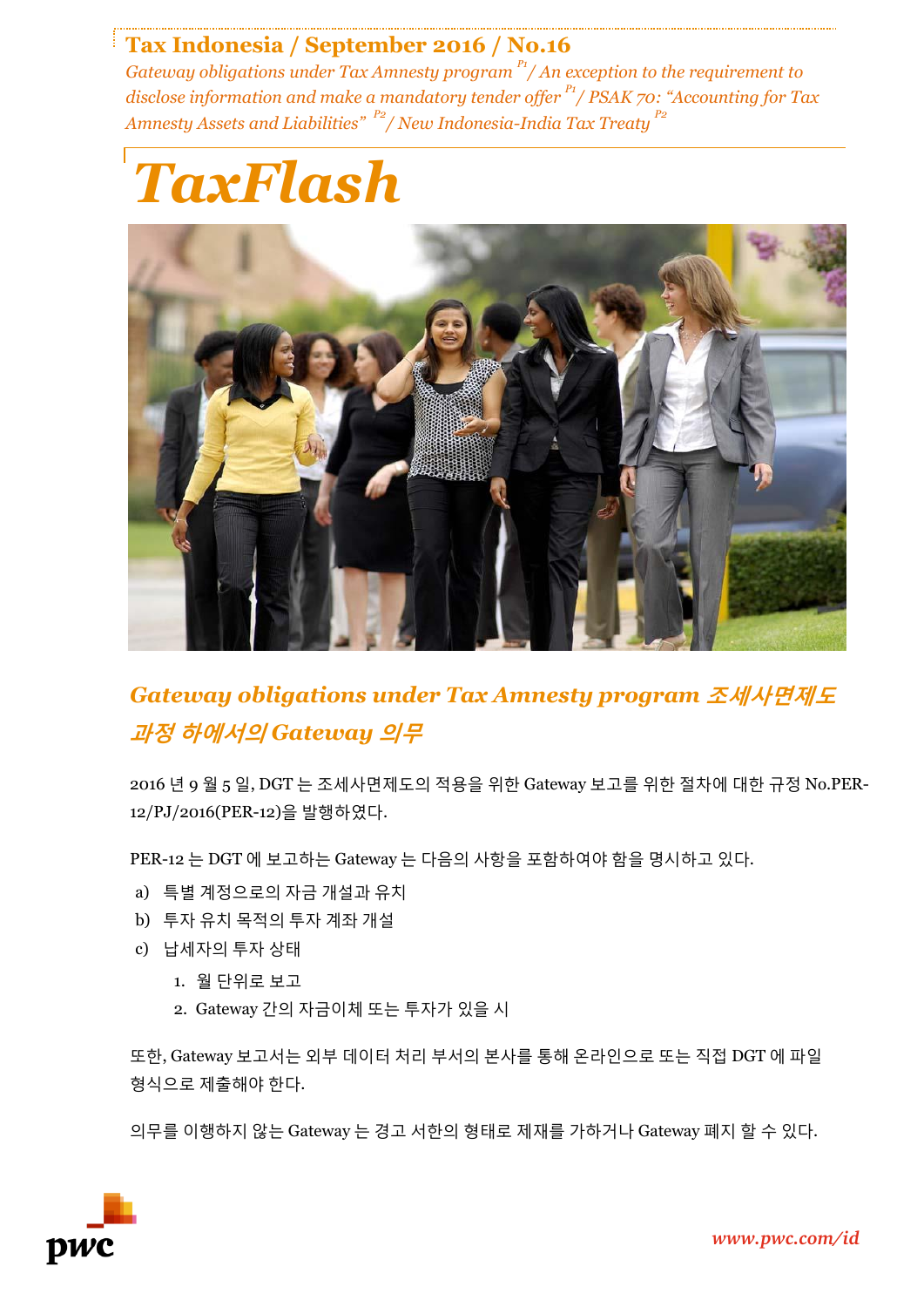# **공시와 공개 매수에 대한 예외 사항** *(An exception to the requirement to disclose information and make a mandatory tender offer)*

Bapepam-LK 규정 No.KEP-264/BL/2011(KEP-264)의 부록 3.a에 따라 상장회사의 새로운 지배주주는 상장회사의 인수에 대하여 공시하여야 하며, 또한 공개 매수(tender offer) 절차를 수행하여야 한다. 반면에, OJK(*Otoritas Jasa Keuangan*) 규정 Nㅐ.31/POJK.04/2015(POJK-31)은 지배주주가 변경된 상장회사는 신규 지배 주주에 대한 정보를 OJK에 통보하고 이를 공시하여야 한다.

조세사면제도 시행 지원의 일부분으로 OJK는 2016년 9월 2일에 규정 No.35/SEOJK.04/2016 (SE-35)을 발표하였다. 동 규정은 조세사면제도를 신고함으로 인하여 상장회사의 신규 지배주주가 된 경우에는 위에서 언급한 규정의 적용 예외에 대한 사항을 명시하고 있다. SE-35 규정은 2016년 9월 2일부터 효력이 발생하고, 2017년 3월 31일로부터 20 영업일 이후에 효력이 종료된다.

조세사면제도를 신청하고 상장회사의 지배주주로 공시된 납세자는 다음의 서류를 OJK에 제출하여야 한다.

- a) 상장회사의 지분율 정보가 포함된 조세사면제도 승인서류의 사본
- b) 납세자 명의의 주식 계좌를 통해 모든 취득 자산들이 이전되었다는 확인 서한

# *PSAK 70 :* **조세사면제도 자산 및 부채의 회계처리**

2016 년 9 월 19 일, 인도네시아 재무회계기준위원회(DSAK IAI)는 PSAK 70:"조세사면제도 자산과 부채의 회계처리"(PSAK 70)을 공표하였다. 동 기준의 공표 목적은 조세사면제도 법규 적용에 따른 구체적인 회계처리 규정을 제공하기 위함이다. 자세한 사항은 링크된 PSAK 70 을 요약한 최신 [Accounting News](http://www.pwc.com/id/en/assurance-newsflash/assets/accounting-newsflash-2016-tax-amnesty.pdf)  [Flash](http://www.pwc.com/id/en/assurance-newsflash/assets/accounting-newsflash-2016-tax-amnesty.pdf) 를 참조하길 바란다.

# *'***인도네시아** *–* **인도***'* **신규 조세 조약**

2016 년 2 월 5 일, 인도네시아에서 외교 문서(Diplomatic Notes)를 송부함으로써 비준 서류의 교환이 완료되었으며 인도네시아-인도 조세 조약이 발효되었다. 2012년 7월 27일에 서명된 이 조약은 인도네시아의 경우 2017 년 1 월 1 일, 인도의 경우 2017 년 4 월 1 일자로 발효되며, 1987 년 8 월 7 일에 서명된 조세조약을 대체하게 된다.

과세당국은 Circular Letter No.SE-31/PJ/2016을 통해 동 절차가 완료되었음을 발표하였다. 신규 조세조약의 개정사항은 다음과 같다.

### *1.* **배당에 대한 원천징수 세율**

The current WHT rates are 10% for a company that holds at least 25% of the shares or 15% in all other cases. Under the new tax treaty, the WHT rate will be 10% in all cases. 현재 배당에 대한 원천징수 세율은 25%이상 보유한 주주인 경우 10%, 이외의 경우는 15%가 적용된다. 신규 조세 조약에서는 원천징수 세율은 지분율에 상관없이 10%가 적용된다.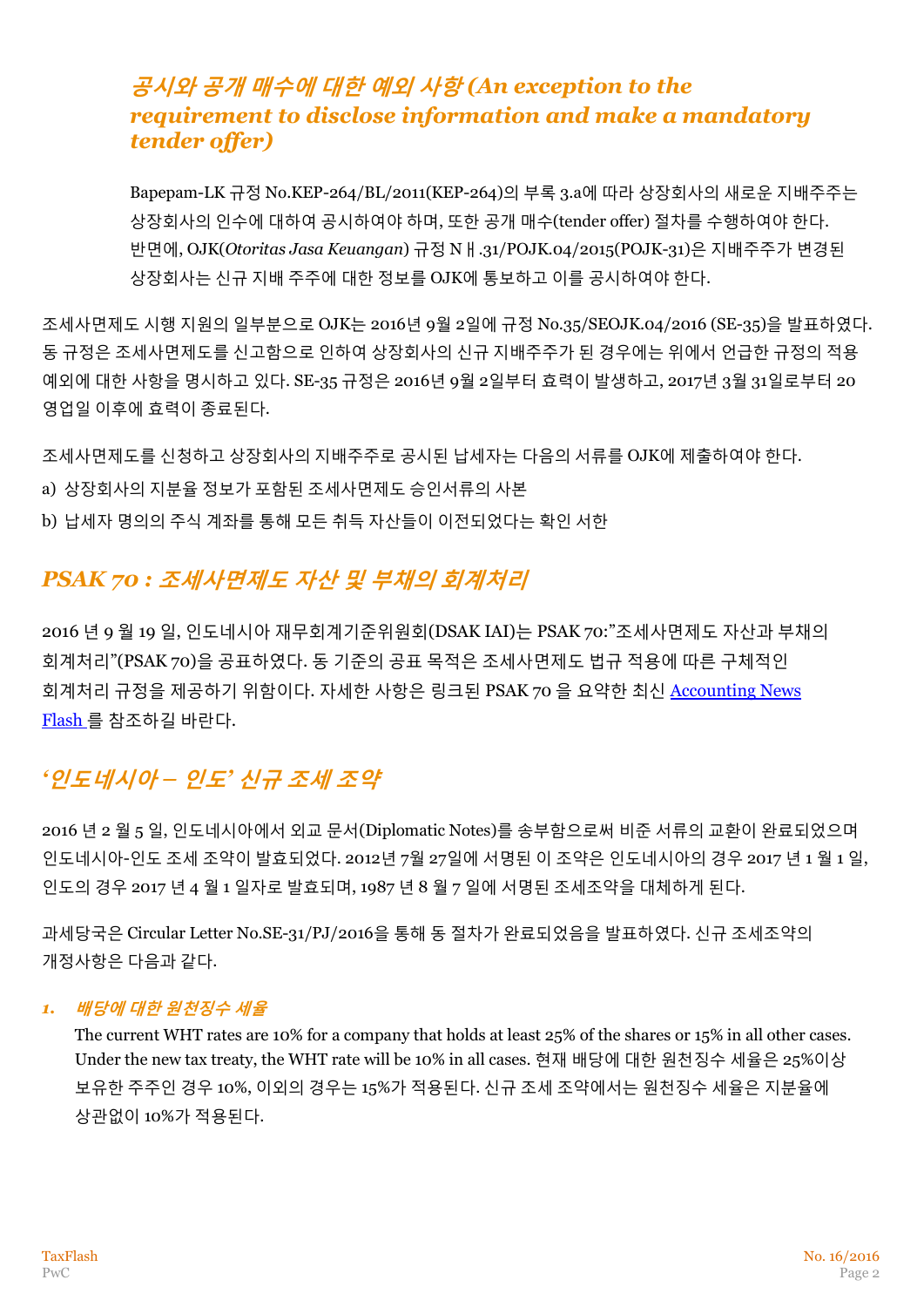#### *2. Technical service* **에 대한** *Royalty* **와 사용료에 대한 원천징수 세율**

로열티에 대한 원친징수 세율이 현행 최대 15%에서 최대 10%로 변경되었다. 신규 조세 조약은 또한 Technical, Management, Consulting 서비스에 대한 사용료도 동일하게 10% 원천징수세율을 적용하도록 규정하고 있다.

#### *3.* **지점세***(Branch Profit Tax)***율**

지점세의 경우 현행 10%에서 최대 15%로 변경되었다. 동 변경사항은 오일과 천연가스의 생산과 수출과 관련하여 정부 또는 정부에서 지정한 자와 PSC(Profit Sharing Contract)계약을 맺은 경우에는 적용되지 아니한다.

## *4.* **국제 운송과 관련한 선박의 운영에 대한 세금**

신규 조세 조약에 따라, 국제 운송과 관련한 선박의 운영에서 발생한 이익은 해당 기업의 경영이 효과적으로 이루어지는 장소가 속한 거주국(일방체약국)에서만 과세할 수 있다. 그러나 신규 조세 조약은 국제 운송과 관련한 선박의 운영으로 인하여 발생한 이익에 대하여 소득이 발생한 국가(타방체약국)에서 과세하도록 규정하고 있으며, 최대 50%의 이익에 대하여 과세할 수 있다. 또한, 신규 조세 조약은 국세 운송시에 재화와 기계장치의 운송에 사용되는 컨테이너(컨테이너의 운송을 위한 트레일러 및 기타 설비 포함)의 사용, 유지 및 임대에서 발생한 이익에 대하여 과세권을 일방체약국에 부여하고 있다. 다만, 컨테이너가 타방체약국 내에서만 사용되는 경우에는 제외한다.

### *5.* **주식에 대한 자본이익에 대한 과세**

신규 신규 조세 조약은 타방체약국 내에 소재한 부동산으로부터 직접 또는 간접적으로 50% 이상을 파생하는 주식의 양도로 부터 발생하는 자본이득(capital gain)에 대하여 타방체약국에 과세권을 부여하였다.

### *6.* **최근 정보 교환***(EOI)*

신규 조세 조약은 EOI 조항이 포함되어 있습니다. 한 국가가 해당 국가의 세무 목적으로 정보가 필요로 하지 않더라도, 양국은 동 정보 요청에 협조하여야 한다. 양국은 정보가 은행, 기타 금융기관, Nominee 또는 대리인 또는 수탁자가 보유하고 있다는 사유 및 개인의 소유권과 관련이 있다는 사유로 만으로 정보 요청을 거절할 수 없다.

### *7. Limitation of Benefits* **혜택의 제한**

신규 조세 조약은 조세조약의 혜택 실질 거주자에만 해당하도록 하기 위하여 조세조약 남용 방지를 위한 조항을 포함한 Limitation of Benefits을 포함하였다. 동 조항은 조세 회피를 낮추기 위한 국내법의 사용을 허가하고 있다. 세무상 거주자가 조세조약의 혜택을 누릴 목적으로 거주 기간 등을 조절하는 경우에는 거주자는 조세조약을 혜택을 누릴 수 없으며, 기업의 경우 실질적인 사업이 없는 경우에도 조세조약의 혜택을 누릴 수 없다.

### *8.* **징수 협조**

신규 규정은 양 국가 간의 세금 징수의 협조를 조항이 삽입되었다. 동 조항은 세금 징수 협조와 관련한 범위와 절차에 대하여 자세하게 설명하고 있다.